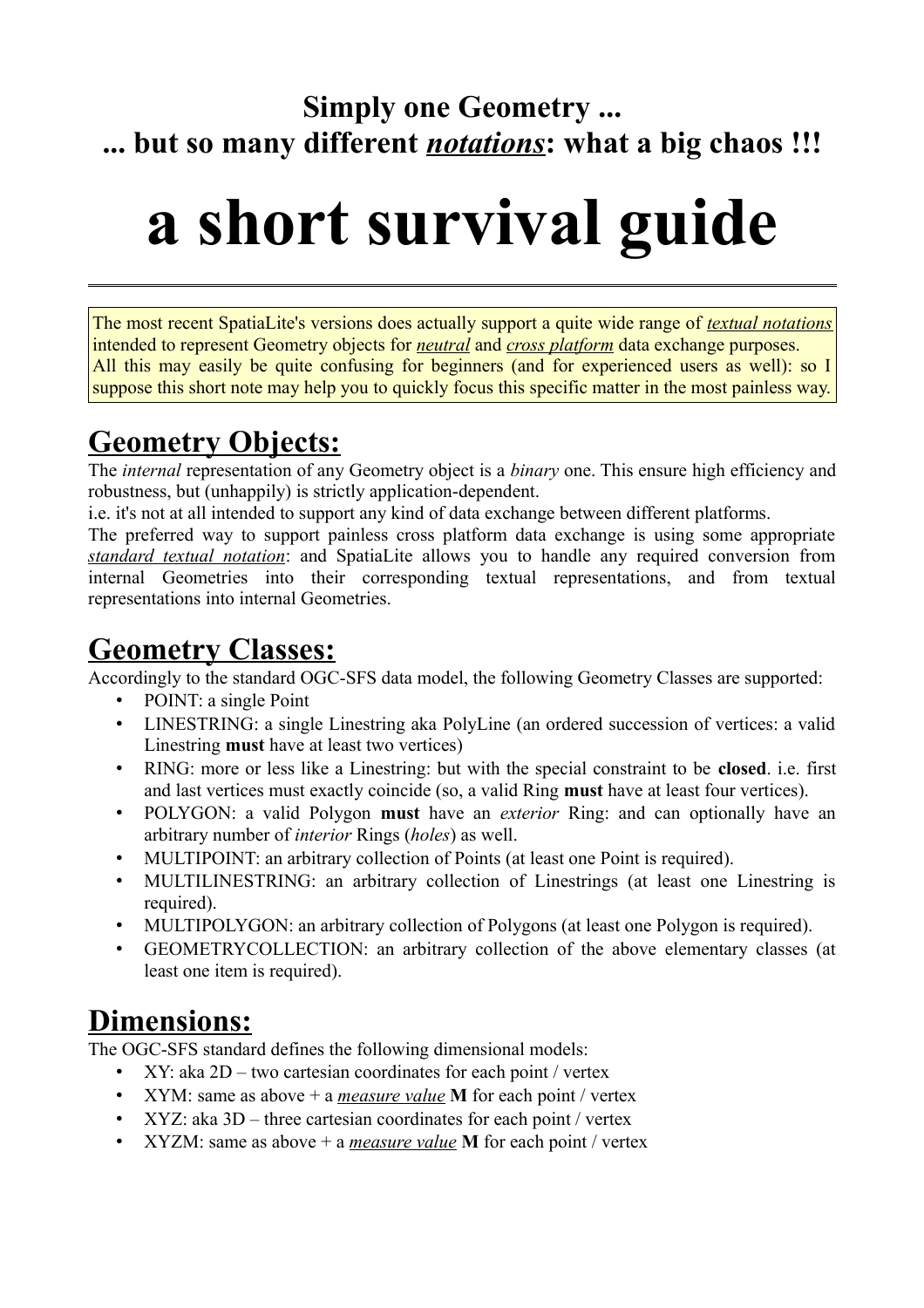### **Supported Textual Notations:**

SpatiaLite supports the following standard textual notations:

- WKT (*Well Known Text*): the standard OGC notation.
	- Please note well: you can safely assume this one to be really standard for 2D [XY].
	- Unhappily this doesn't necessarily applies to other dimension models [XYZ, XYM and XYZM]
	- No real standard definitions exists in this case, and you must be prepared to face very poor and problematic cross platform portability.
- EWKT (*Extended WKT*): a not-at-all-standard WKT variant introduced by PostGIS.
	- Please note well: EWKT offers real support for 3D [XYZ, XYM and XYZM], and is quite widely supported, most notably by open source sw.
	- So you can safely assume this one to be a *de facto* standard.
	- Not at all surprisingly, EWKT can often offer better cross platform portability than *pure* WKT (not an absolute rule, anyway ...)
- GML (*Geography Markup Language*): an XML-based OGC-supported standard notation. Required by WMS and WFS *standard* web-services.
	- Please note well: although GML is a strongly structured and well defined format, it has several flaws and pitfalls.
	- At least two different definitions exist: the v.2.x.x and the v.3.x.x specifications are strongly different.
	- GML is quite complex and obnoxiously verbose.
- KML (*Keyhole Markup Language*): kind-of simplified GML introduced by Google.
	- Supported by Google Maps and Google Earth.
- GeoJSON (*geo JavaScript Object Notation*): an alternative JavaScript-based notation.
	- Widely used by WMS and WGS web services.
	- Really much more simplest and concise than GML.

Mapping internal Geometries into their corresponding text notations (and the opposite) isn't always supported in a 1:1 fashion: sometimes several language-specific constraints and/or limitations impose some kind of accommodation (aka *information loss*).

**Be aware and well conscious of this.**

### **Supported SQL functions:**

| <b>From internal Geometry</b><br>to text | From text to<br>internal Geometry | <b>Target textual notation</b> |
|------------------------------------------|-----------------------------------|--------------------------------|
| AsText() / AsWKT()                       | GeomFromText()                    | standard WKT                   |
| AsEWKT()                                 | GeomFromEWKT()                    | PostGIS-own Extended-WKT       |
| AsGML()                                  | GeomFromGML()                     | GML v.2.x.x and v.3.x.x        |
| AsKML()                                  | GeomFromKML()                     | Google KML                     |
| AsGeoJSON()                              | GeomFromGeoJSON()                 | GeoJSON                        |

You can find into the following sections lots and lots of practical examples. The same identical Geometries will be consistently used, so to simply reading and unserstanding.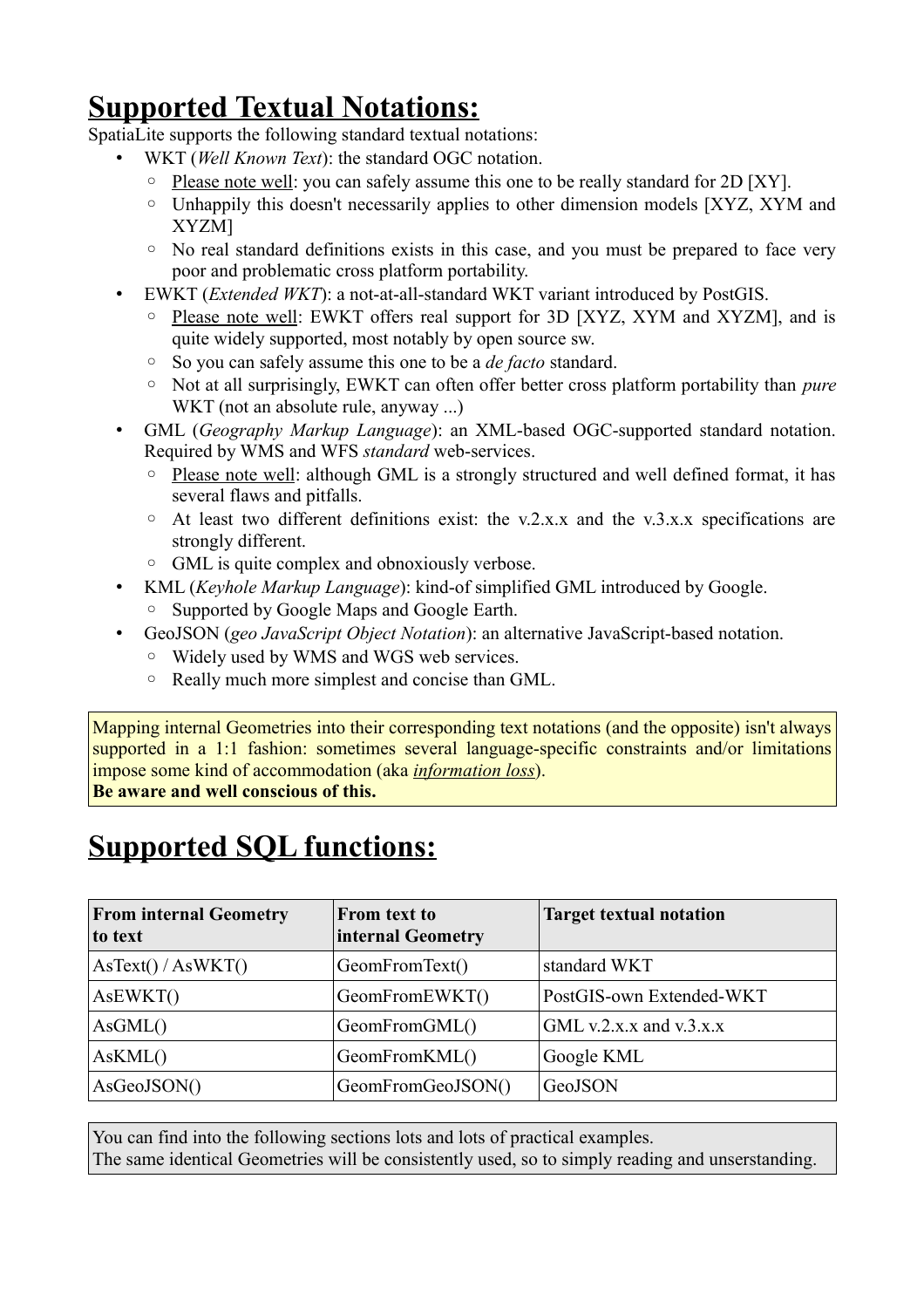# Standard WKT

#### **POINT [XY]**

AsText(GeomFromText('POINT(-1.234556789 +9.87654321)', 4326))

----- POINT(-1.234557 9.876543)

#### **POINT [XYM]**

AsText(GeomFromText('POINT M(-1.234556789 +9.87654321 -0.123456789)', 4326)) ----- POINT M(-1.234557 9.876543 -0.123457)

#### **POINT [XYZ]**

AsText(GeomFromText('POINTZ(1.234556789 9.87654321 10.123456789)', 4326)) ----- POINT Z(1.234557 9.876543 10.123457)

#### **POINT [XYZM]**

AsText(GeomFromText('POINT ZM(1.234556789 -9.87654321 10.123456789 0.123456789)', 4326)) -----

POINT ZM(1.234557 -9.876543 10.123457 0.123457)

#### **LINESTRING [XYZ] (3 vertices)**

AsText(GeomFromText('LINESTRINGZ(1.23456789 -9.891234567 10.123456789, 2.34567891 -8.91234567 11.123456789, 3.45678912 -7.678912345 12.123456789)', 4326)) ----- LINESTRING Z(1.234568 -9.891235 10.123457, 2.345679 -8.912346 11.123457, 3.456789 -7.678912 12.123457)

#### **POLYGON [XY] (one interior Ring)**

AsText(GeomFromText('POLYGON((-1.23 -2.87,-11.23 -2.87,-11.23 -19.87,  $-1.23 -19.87, -1.23 -2.87$ ,  $(-4.56 -6.78, -5.56 -6.78,$  $-5.56 -7.78, -4.56 -7.78, -4.56 -6.78)$  , 4326) ----- POLYGON((-1.23 -2.87, -11.23 -2.87, -11.23 -19.87, -1.23 -19.87, -1.23 -2.87),  $(-4.56 - 6.78, -5.56 - 6.78, -5.56 -7.78, -4.56 -7.78, -4.56 -6.78))$ 

```
AsText(GeomFromText('GEOMETRYCOLLECTION Z(
POINTZ(111.923455678 -9.87654321 10.123456789),
POLYGON Z((1.23 -2.87 10.01, 11.23 -2.87 10.02,11.23 -19.87 +10.03,
+1.23 -19.87 +10.04,+1.23 -2.87 +10.01),
(4.56 -6.78 11.01, 5.56 -6.78 11.02,5.56 -7.78 11.03, 4.56 -7.78 11.04,
4.56 -6.78 +11.01)))', 4326))
-----
GEOMETRYCOLLECTION Z(POINT Z(111.923456 -9.876543 10.123457), 
POLYGON Z((1.23 -2.87 10.01, 11.23 -2.87 10.02, 11.23 -19.87 10.03, 
1.23 -19.87 10.04, 1.23 -2.87 10.01), (4.56 -6.78 11.01, 5.56 -6.78 11.02, 
5.56 -7.78 11.03, 4.56 -7.78 11.04, 4.56 -6.78 11.01)))
```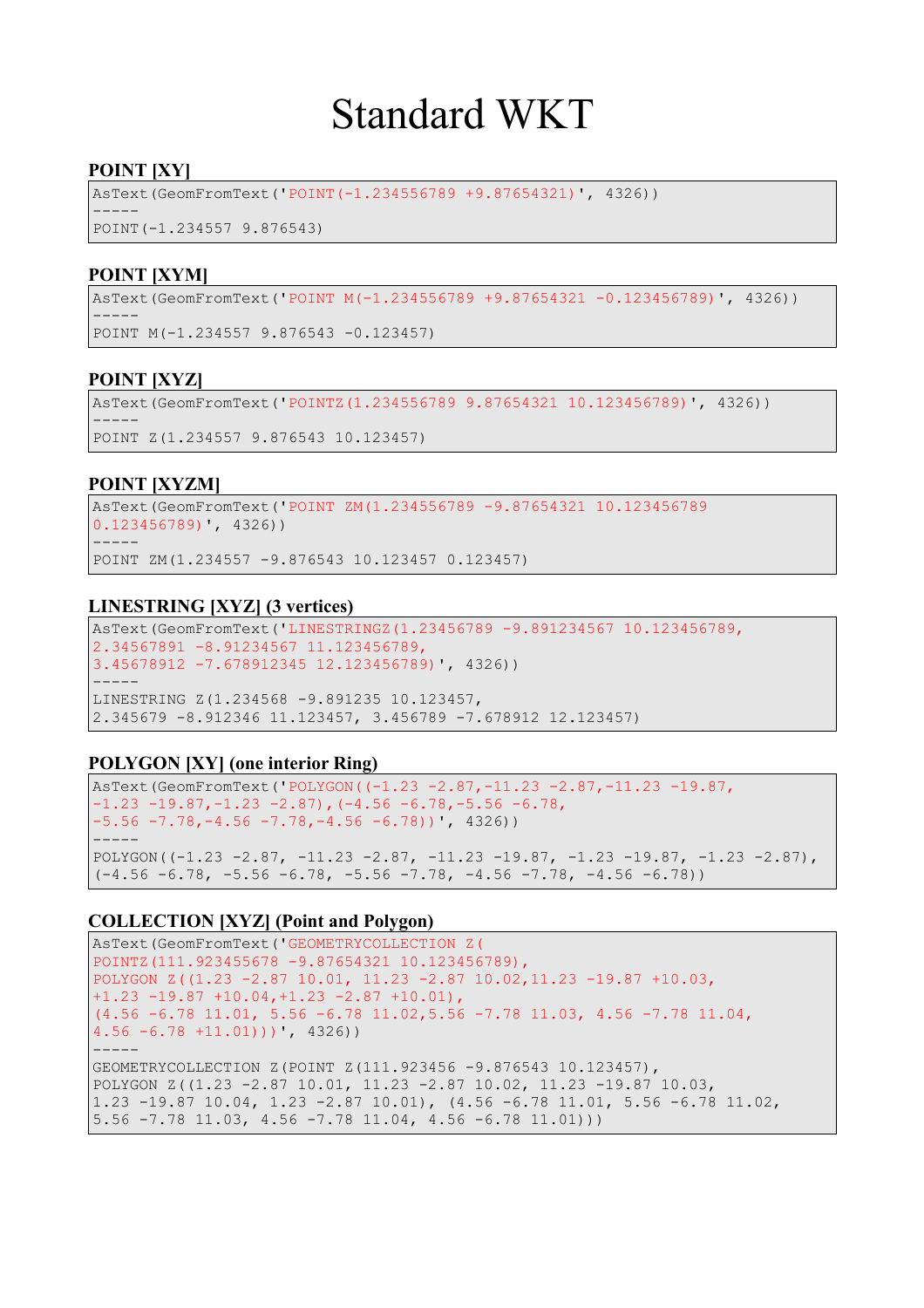# PostGIS EWKT

#### **POINT [XY]**

AsText(GeomFromEWKT('SRID=4326;POINT(-1.234557 9.876543)'))

----- POINT(-1.234557 9.876543)

#### **POINT [XYM]**

AsText(GeomFromEWKT('SRID=4326;POINTM(-1.234557 9.876543 -0.123457)')) ----- POINT M(-1.234557 9.876543 -0.123457)

#### **POINT [XYZ]**

AsText(GeomFromEWKT('SRID=4326;POINT(1.234557 9.876543 10.123457)')) ----- POINT Z(1.234557 9.876543 10.123457)

#### **POINT [XYZM]**

AsText(GeomFromEWKT('SRID=4326;POINT(1.234557 -9.876543 10.123457 0.123457)')) ----- POINT ZM(1.234557 -9.876543 10.123457 0.123457)

#### **LINESTRING [XYZ] (3 vertices)**

AsText(GeomFromEWKT('SRID=4326;LINESTRING(1.234568 -9.891235 10.123457, 2.345679 -8.912346 11.123457,3.456789 -7.678912 12.123457)')) ----- LINESTRING Z(1.234568 -9.891235 10.123457,

2.345679 -8.912346 11.123457, 3.456789 -7.678912 12.123457)

#### **POLYGON [XY] (one interior Ring)**

```
AsText(GeomFromEWKT('SRID=4326;POLYGON((-1.23 -2.87,-11.23 -2.87,
-11.23 -19.87, -1.23 -19.87, -1.23 -2.87), (-4.56 -6.78, -5.56 -6.78,
-5.56 -7.78, -4.56 -7.78, -4.56 -6.78))'))
-----
POLYGON((-1.23 -2.87, -11.23 -2.87, -11.23 -19.87, -1.23 -19.87, -1.23 -2.87),
(-4.56 - 6.78, -5.56 - 6.78, -5.56 -7.78, -4.56 -7.78, -4.56 -6.78))
```

```
AsText(GeomFromEWKT('SRID=4326;GEOMETRYCOLLECTION(
POINT(111.923456 -9.876543 10.123457),POLYGON((1.23 -2.87 10.01,
11.23 -2.87 10.02,11.23 -19.87 10.03,1.23 -19.87 10.04,1.23 -2.87 10.01),
(4.56 -6.78 11.01,5.56 -6.78 11.02,5.56 -7.78 11.03,4.56 -7.78 11.04,
4.56 - 6.78 11.01)))'))
-----
GEOMETRYCOLLECTION Z(POINT Z(111.923456 -9.876543 10.123457),
```

```
POLYGON Z((1.23 -2.87 10.01, 11.23 -2.87 10.02, 11.23 -19.87 10.03, 
1.23 -19.87 10.04, 1.23 -2.87 10.01), (4.56 -6.78 11.01, 5.56 -6.78 11.02, 
5.56 -7.78 11.03, 4.56 -7.78 11.04, 4.56 -6.78 11.01)))
```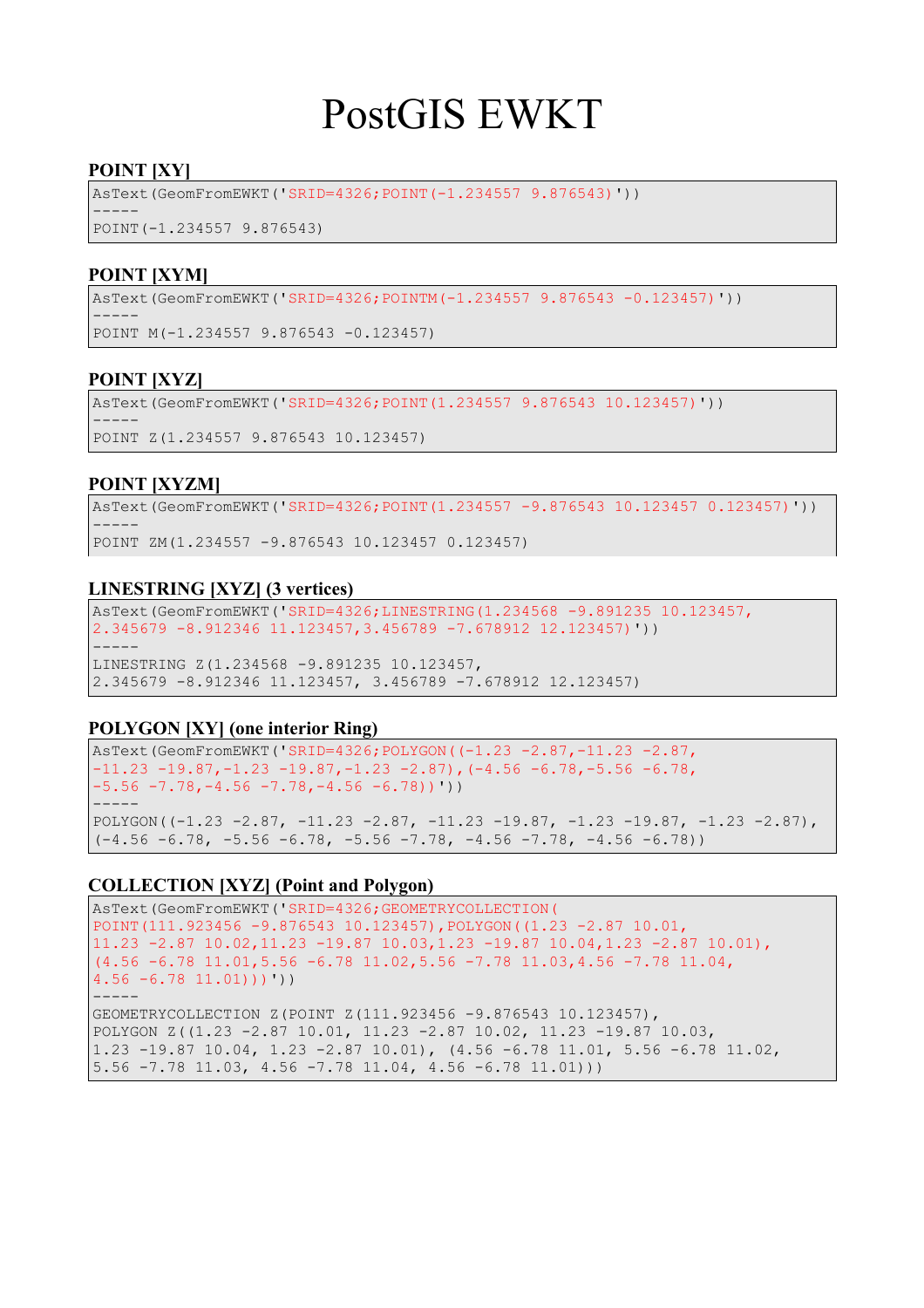# GeoJSON

#### **POINT [XY]**

```
AsText(GeomFromGeoJSON('{"type":"Point","crs":{"type":"name",
"properties":{"name":"EPSG:4326"}},
"bbox":[-1.23455679,9.87654321,-1.23455679,9.87654321],
"coordinates":[-1.23455679,9.87654321]}'))
-----
POINT(-1.234557 9.876543)
```
#### **POINT [XYZ]**

```
AsText(GeomFromGeoJSON('{"type":"Point","crs":{"type":"name",
"properties":{"name":"EPSG:4326"}},
"bbox":[1.23455679,9.87654321,1.23455679,9.87654321],
"coordinates":[1.23455679,9.87654321,10.12345679]}'))
-----
POINT Z(1.234557 9.876543 10.123457)
```
#### **LINESTRING [XYZ] (3 vertices)**

```
AsText(GeomFromGeoJSON('{"type":"LineString",
"crs":{"type":"name","properties":{"name":"EPSG:4326"}},
"bbox":[1.23456789,-9.89123457,3.45678912,-7.67891234],
"coordinates":[[1.23456789,-9.89123457,10.12345679],
[2.34567891,-8.91234567,11.12345679],[3.45678912,-7.67891234,12.12345679]]}'))
-----
LINESTRING Z(1.234568 -9.891235 10.123457, 
2.345679 -8.912346 11.123457, 3.456789 -7.678912 12.123457)
```
#### **POLYGON [XY] (one interior Ring)**

```
AsText(GeomFromGeoJSON('{"type":"Polygon",
"crs":{"type":"name","properties":{"name":"EPSG:4326"}},
"bbox":[-11.23,-19.87,-1.23,-2.87],
"coordinates":[[[-1.23,-2.87],[-11.23,-2.87],[-11.23,-19.87],[-1.23,-19.87],
[-1.23,-2.87]], [[-4.56,-6.78], [-5.56,-6.78], [-5.56,-7.78][-4.56,-7.78], [-4.56,-6.78]]]}'))
-----
POLYGON((-1.23 - 2.87, -11.23 - 2.87, -11.23 -19.87, -1.23 -19.87, -1.23 -2.87),(-4.56 - 6.78, -5.56 - 6.78, -5.56 -7.78, -4.56 -7.78, -4.56 -6.78))
```

```
AsText(GeomFromGeoJSON('{"type":"GeometryCollection",
"crs":{"type":"name","properties":{"name":"EPSG:4326"}},
"bbox":[1.23,-19.87,111.92345568,-2.87],"geometries":
[{"type":"Point","coordinates":[111.92345568,-9.87654321,10.12345679]},
{"type":"Polygon","coordinates":
[[1.23,-2.87,10.01],[11.23,-2.87,10.02],[11.23,-19.87,10.03][1.23,-19.87,10.04],[1.23,-2.87,10.01]],[1.56,-6.78,11.01][5.56,-6.78,11.02], [5.56,-7.78,11.03], [4.56,-7.78,11.04],
[4.56,-6.78,11.01]]]]]]))
-----
GEOMETRYCOLLECTION Z(POINT Z(111.923456 -9.876543 10.123457), 
POLYGON Z((1.23 -2.87 10.01, 11.23 -2.87 10.02, 11.23 -19.87 10.03, 
1.23 -19.87 10.04, 1.23 -2.87 10.01), (4.56 -6.78 11.01, 5.56 -6.78 11.02, 
5.56 -7.78 11.03, 4.56 -7.78 11.04, 4.56 -6.78 11.01)))
```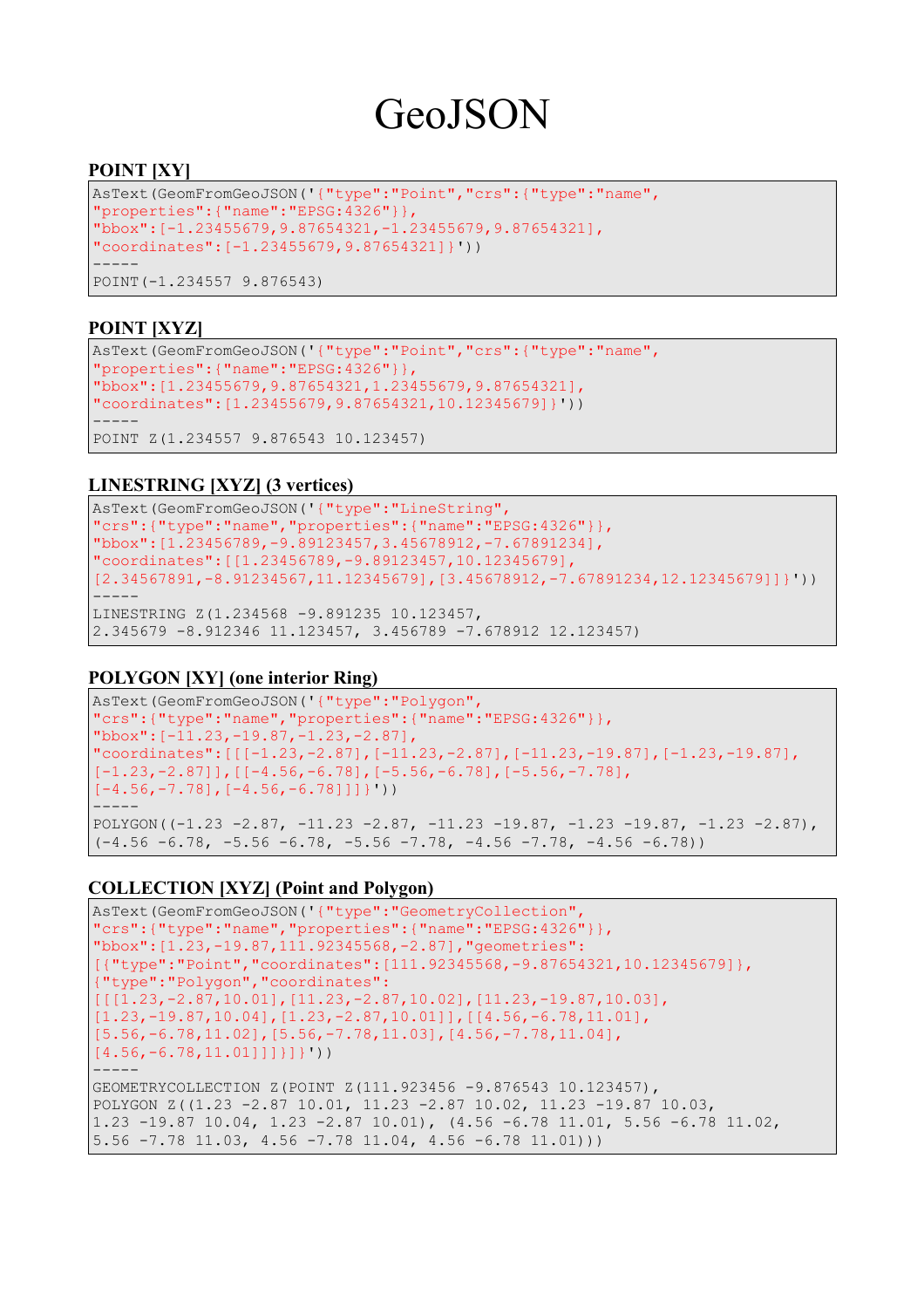# GML v2.x.x

#### **POINT [XY]**

```
AsText(GeomFromGML('<gml:Point srsName="EPSG:4326">
<gml:coordinates>-1.234556789,9.87654321</gml:coordinates></gml:Point>'))
-----
POINT(-1.234557 9.876543)
```
#### **POINT [XYZ]**

AsText(GeomFromGML('<gml:Point srsName="EPSG:4326"> <gml:coordinates>1.234556789,9.87654321,10.123456789</gml:coordinates>  $\langle$ /qml:Point>')) -----

POINT Z(1.234557 9.876543 10.123457)

#### **LINESTRING [XYZ] (3 vertices)**

```
AsText(GeomFromGML('<gml:LineString srsName="EPSG:4326">
<gml:coordinates>1.23456789,-9.891234567,10.123456789
2.34567891,-8.912345670000001,11.123456789 
3.45678912,-7.678912345,12.123456789</gml:coordinates></gml:LineString>'))
-----
LINESTRING Z(1.234568 -9.891235 10.123457, 
2.345679 -8.912346 11.123457, 3.456789 -7.678912 12.123457)
```
#### **POLYGON [XY] (one interior Ring)**

```
AsText(GeomFromGML('<gml:Polygon srsName="EPSG:4326">
<gml:outerBoundaryIs><gml:LinearRing><gml:coordinates>
-1.23, -2.87, -11.23, -2.87, -11.23, -19.870000000000001-1.23, -19.870000000000001 -1.23, -2.87</gml:coordinates></gml:LinearRing></gml:outerBoundaryIs>
<gml:innerBoundaryIs><gml:LinearRing><gml:coordinates>
-4.56, -6.78 -5.56, -6.78 -5.56, -7.78 -4.56, -7.78 -
4.56,6.78
</gml:coordinates></gml:LinearRing></gml:innerBoundaryIs></gml:Polygon>'))
-----
POLYGON((-1.23 - 2.87, -11.23 - 2.87, -11.23 -19.87, -1.23 -19.87, -1.23 -2.87),(-4.56 - 6.78, -5.56 - 6.78, -5.56 -7.78, -4.56 -7.78, -4.56 -6.78))
```

```
AsText(GeomFromGML('<gml:MultiGeometry srsName="EPSG:4326">
<gml:geometryMember><gml:Point><gml:coordinates>
111.923455678,-9.87654321,10.123456789</gml:coordinates></gml:Point>
</gml:geometryMember><gml:geometryMember><gml:Polygon><gml:outerBoundaryIs>
<gml:LinearRing><gml:coordinates>1.23,-2.87,10.01 11.23,-2.87,10.02 
11.23,-19.870000000000001,10.029999999999999 
1.23,19.870000000000001,10.039999999999999 1.23,-2.87,10.01</gml:coordinates>
</gml:LinearRing></gml:outerBoundaryIs>
<gml:innerBoundaryIs><gml:LinearRing><gml:coordinates>
4.56,-6.78,11.01 5.56,-6.78,11.02 5.56,-7.78,11.029999999999999 
4.56,-7.78,11.039999999999999 4.56,-6.78,11.01</gml:coordinates>
</gml:LinearRing></gml:innerBoundaryIs></gml:Polygon></gml:geometryMember>
</gml:MultiGeometry>'))
-----
GEOMETRYCOLLECTION Z(POINT Z(111.923456 -9.876543 10.123457), 
POLYGON Z((1.23 -2.87 10.01, 11.23 -2.87 10.02, 11.23 -19.87 10.03, 
1.23 -19.87 10.04, 1.23 -2.87 10.01), (4.56 -6.78 11.01, 5.56 -6.78 11.02, 
5.56 -7.78 11.03, 4.56 -7.78 11.04, 4.56 -6.78 11.01)))
```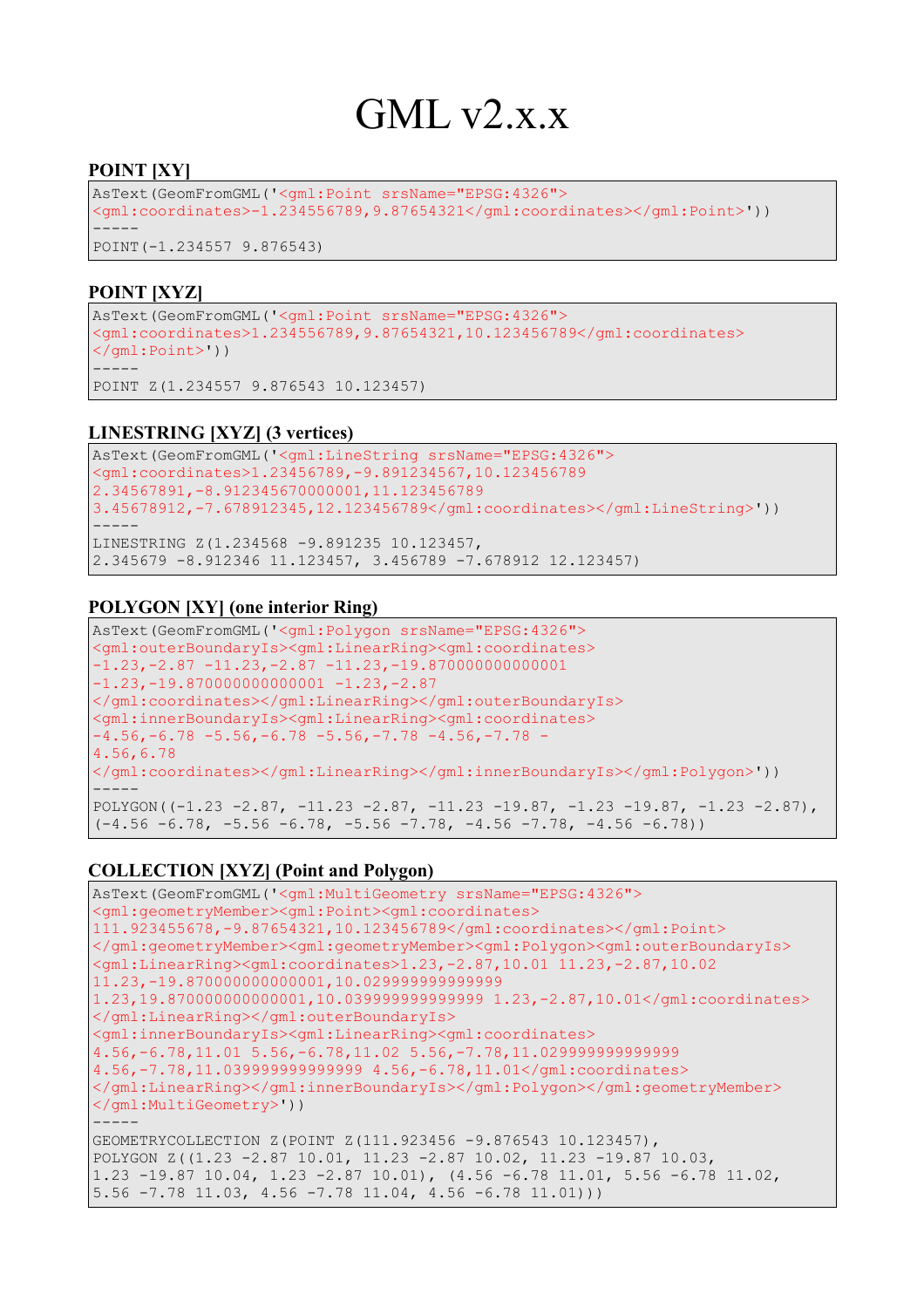# $GMI_vv3.x.x$

#### **POINT [XY]**

AsText(GeomFromGML('<gml:Point srsName="EPSG:4326"> <gml:pos>-1.234556789 9.87654321</gml:pos></gml:Point>')) ----- POINT(-1.234557 9.876543)

#### **POINT [XYZ]**

```
AsText(GeomFromGML('<gml:Point srsName="EPSG:4326">
<gml:pos srsDimension="3">1.234556789 9.87654321 10.123456789</gml:pos>
</gml:Point>'))
-----
POINT Z(1.234557 9.876543 10.123457)
```
#### **LINESTRING [XYZ] (3 vertices)**

```
AsText(GeomFromGML('<gml:Curve srsName="EPSG:4326">
<gml:segments><gml:LineStringSegment>
<gml:posList srsDimension="3">1.23456789 -9.891234567 10.123456789 
2.34567891 -8.912345670000001 11.123456789 
3.45678912 -7.678912345 12.123456789</gml:posList>
</gml:LineStringSegment></gml:segments></gml:Curve>'))
-----
LINESTRING Z(1.234568 -9.891235 10.123457, 
2.345679 -8.912346 11.123457, 3.456789 -7.678912 12.123457)
```
#### **POLYGON [XY] (one interior Ring)**

```
AsText(GeomFromGML('<gml:Polygon srsName="EPSG:4326">
<gml:exterior><gml:LinearRing><gml:posList srsDimension="2">
-1.23 -2.87 -11.23 -2.87 -11.23 -19.870000000000001 
-1.23 -19.8700000000000001 -1.23 -2.87</gml:posList></gml:LinearRing></gml:exterior>
<gml:interior><gml:LinearRing><gml:posList>
-4.56 -6.78 -5.56 -6.78 -5.56 -7.78 -4.56 -7.78 -4.56 -6.78
</gml:posList></gml:LinearRing></gml:interior></gml:Polygon>'))
-----
POLYGON((-1.23 -2.87, -11.23 -2.87, -11.23 -19.87, -1.23 -19.87, -1.23 -2.87),
(-4.56 - 6.78, -5.56 - 6.78, -5.56 -7.78, -4.56 -7.78, -4.56 -6.78))
```

```
AsText(GeomFromGML('<gml:MultiGeometry srsName="EPSG:4326">
<gml:geometryMember><gml:Point>
<gml:pos srsDimension="3">111.923455678 -9.87654321 10.123456789</gml:pos>
</gml:Point></gml:geometryMember><gml:geometryMember><gml:Polygon>
<gml:exterior><gml:LinearRing><gml:posList srsDimension="3">
1.23 -2.87 10.01 11.23 -2.87 10.02 11.23 -19.870000000000001 
10.029999999999999 1.23 -19.870000000000001 10.039999999999999 1.23 
-2.87 10.01</gml:posList></gml:LinearRing></gml:exterior>
<gml:interior><gml:LinearRing><gml:posList srsDimension="3">
4.56 -6.78 11.01 5.56 -6.78 11.02 5.56 -7.78 11.029999999999999 4.56 
-7.78 11.039999999999999 4.56 -6.78 11.01
</gml:posList></gml:LinearRing></gml:interior></gml:Polygon>
</gml:geometryMember></gml:MultiGeometry>'))
-----
GEOMETRYCOLLECTION Z(POINT Z(111.923456 -9.876543 10.123457), 
POLYGON Z((1.23 -2.87 10.01, 11.23 -2.87 10.02, 11.23 -19.87 10.03, 
1.23 -19.87 10.04, 1.23 -2.87 10.01), (4.56 -6.78 11.01, 5.56 -6.78 11.02, 
5.56 -7.78 11.03, 4.56 -7.78 11.04, 4.56 -6.78 11.01)))
```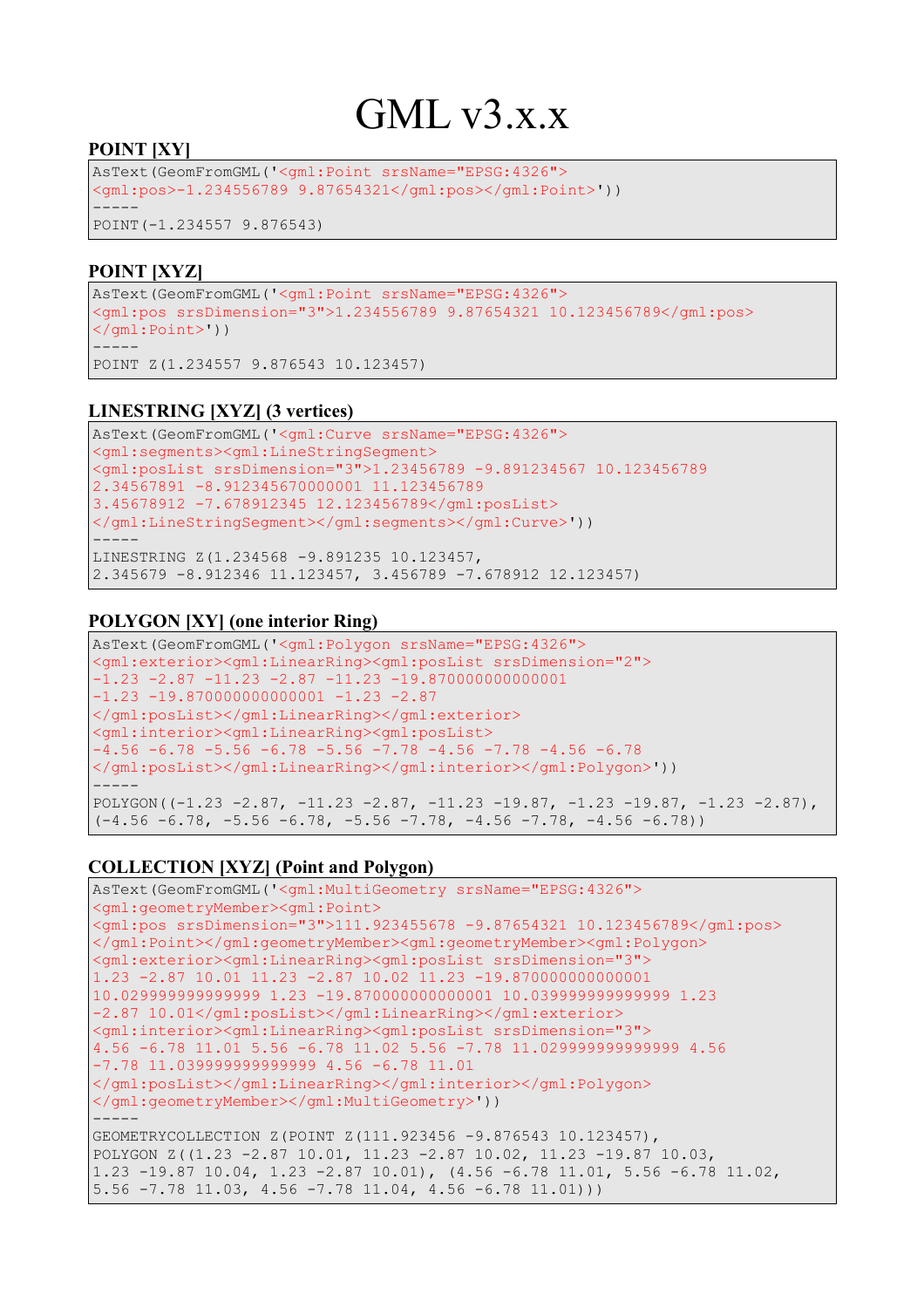### KML

#### **POINT [XY]**

AsText(GeomFromKML('<Point> <coordinates>-1.234556789,9.87654321</coordinates></Point>')) ----- POINT(-1.234557 9.876543)

#### **POINT [XYZ]**

AsText(GeomFromKML('<Point> <coordinates>1.234556789,9.87654321,10.123456789</coordinates></Point>')) ----- POINT Z(1.234557 9.876543 10.123457)

#### **LINESTRING [XYZ] (3 vertices)**

AsText(GeomFromKML('<LineString><coordinates> 1.23456789,-9.891234567,10.123456789 2.34567891,-8.912345670000001,11.123456789 3.45678912,-7.678912345,12.123456789</coordinates></LineString>')) ----- LINESTRING Z(1.234568 -9.891235 10.123457, 2.345679 -8.912346 11.123457, 3.456789 -7.678912 12.123457)

#### **POLYGON [XY] (one interior Ring)**

```
AsText(GeomFromKML('<Polygon><outerBoundaryIs><LinearRing><coordinates>
-1.23, -2.87, -11.23, -2.87, -11.23, -19.870000000000001, -1.23,-19.8700000000000001 -1.23,-2.87</coordinates></LinearRing></outerBoundaryIs>
<innerBoundaryIs><LinearRing><coordinates>-4.56,-6.78 -5.56,
-6.78 -5.56, -7.78 -4.56, -7.78 -4.56, -6.78</coordinates></LinearRing></innerBoundaryIs></Polygon>'))
-----
POLYGON((-1.23 - 2.87, -11.23 - 2.87, -11.23 -19.87, -1.23 -19.87, -1.23 -2.87),(-4.56 - 6.78, -5.56 - 6.78, -5.56 -7.78, -4.56 -7.78, -4.56 -6.78))
```

```
AsText(GeomFromKML('<MultiGeometry><Point><coordinates>
111.923455678,-9.87654321,10.123456789</coordinates></Point>
<Polygon><outerBoundaryIs><LinearRing><coordinates>1.23,-2.87,10.01 
11.23,-2.87,10.02 11.23,-19.870000000000001,10.029999999999999 
1.23,-19.870000000000001,10.039999999999999 1.23,-2.87,10.01
</coordinates></LinearRing></outerBoundaryIs>
<innerBoundaryIs><LinearRing><coordinates>4.56,-6.78,11.01 5.56,-6.78,11.02
5.56,-7.78,11.029999999999999 4.56,-7.78,11.039999999999999 4.56,-6.78,11.01
</coordinates></LinearRing></innerBoundaryIs></Polygon></MultiGeometry>'))
-----
GEOMETRYCOLLECTION Z(POINT Z(111.923456 -9.876543 10.123457), 
POLYGON Z((1.23 -2.87 10.01, 11.23 -2.87 10.02, 11.23 -19.87 10.03, 
1.23 -19.87 10.04, 1.23 -2.87 10.01), (4.56 -6.78 11.01, 5.56 -6.78 11.02, 
5.56 -7.78 11.03, 4.56 -7.78 11.04, 4.56 -6.78 11.01)))
```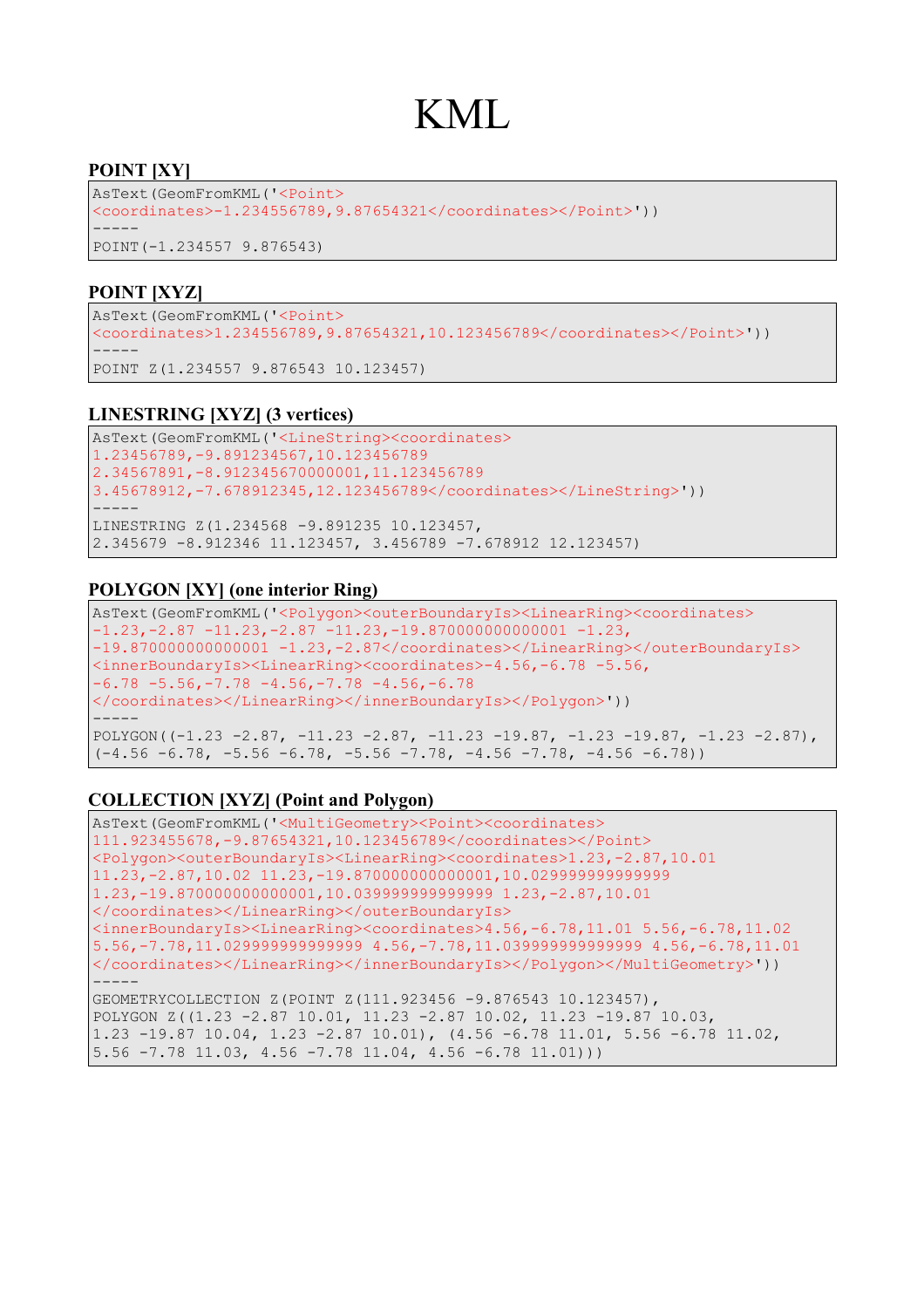# Output samples

#### **sample ?**

GeomFromText('MULTIPOINTZ(-1.23456789 +9.891234567 -10.123456789, -2.34567891 +8.91234567 -11.123456789, -3.45678912 +7.678912345 -12.123456789)', 4326)

#### **AsText(?)**

MULTIPOINT Z(-1.234568 9.891235 -10.123457, -2.345679 8.912346 -11.123457, -3.456789 7.678912 -12.123457)

#### **AsWKT(?)** *precision=default*

MULTIPOINT(-1.23456789 9.891234567, -2.34567891 8.912345670000001,-3.45678912 7.678912345)

#### **AsWKT(?, 3)** *precision=3*

MULTIPOINT(-1.235 9.891,-2.346 8.912,-3.457 7.679)

#### **AsEWKT(?)**

SRID=4326;MULTIPOINT(-1.23456789 9.891234567 -10.123456789, -2.34567891 8.912345670000001 -11.123456789, -3.45678912 7.678912345 -12.123456789)

#### **AsGeoJSON(?)** *precision=default, no options*

{"type":"MultiPoint","coordinates":[[-1.23456789,9.891234567,-10.123456789], [-2.34567891,8.912345670000001,-11.123456789], [-3.45678912,7.678912345,-12.123456789]]}

#### **AsGeoJSON(?, 3)** *precision=3, no options*

{"type":"MultiPoint","coordinates":[[-1.235,9.891,-10.123],  $[-2.346, 8.912, -11.123]$ ,  $[-3.457, 7.679, -12.123]$ 

#### **AsGeoJSON(?, 3, 1)** *precision=3, options=BBOX*

```
{"type":"MultiPoint","bbox":[-3.457,7.679,-1.235,9.891],
"coordinates":[[-1.235,9.891,-10.123],[-2.346,8.912,-11.123],
[-3.457, 7.679, -12.123]
```
#### **AsGeoJSON(?, 3, 4)** *precision=3, options=long-form CRS*

```
{"type":"MultiPoint","crs":{"type":"name","properties":
{"name":"urn:ogc:def:crs:EPSG:4326"}},
"coordinates":[[-1.235,9.891,-10.123],[-2.346,8.912,-11.123],
[-3.457, 7.679, -12.123]]
```
#### **AsGeoJSON(?, 3, 3)** *precision=3, options=BBOX & short-form CRS*

```
{"type":"MultiPoint","crs":{"type":"name","properties":{"name":"EPSG:4326"}},
"bbox":[-3.457,7.679,-1.235,9.891],
"coordinates":[[-1.235,9.891,-10.123],[-2.346,8.912,-11.123],
[-3.457, 7.679, -12.123]]
```